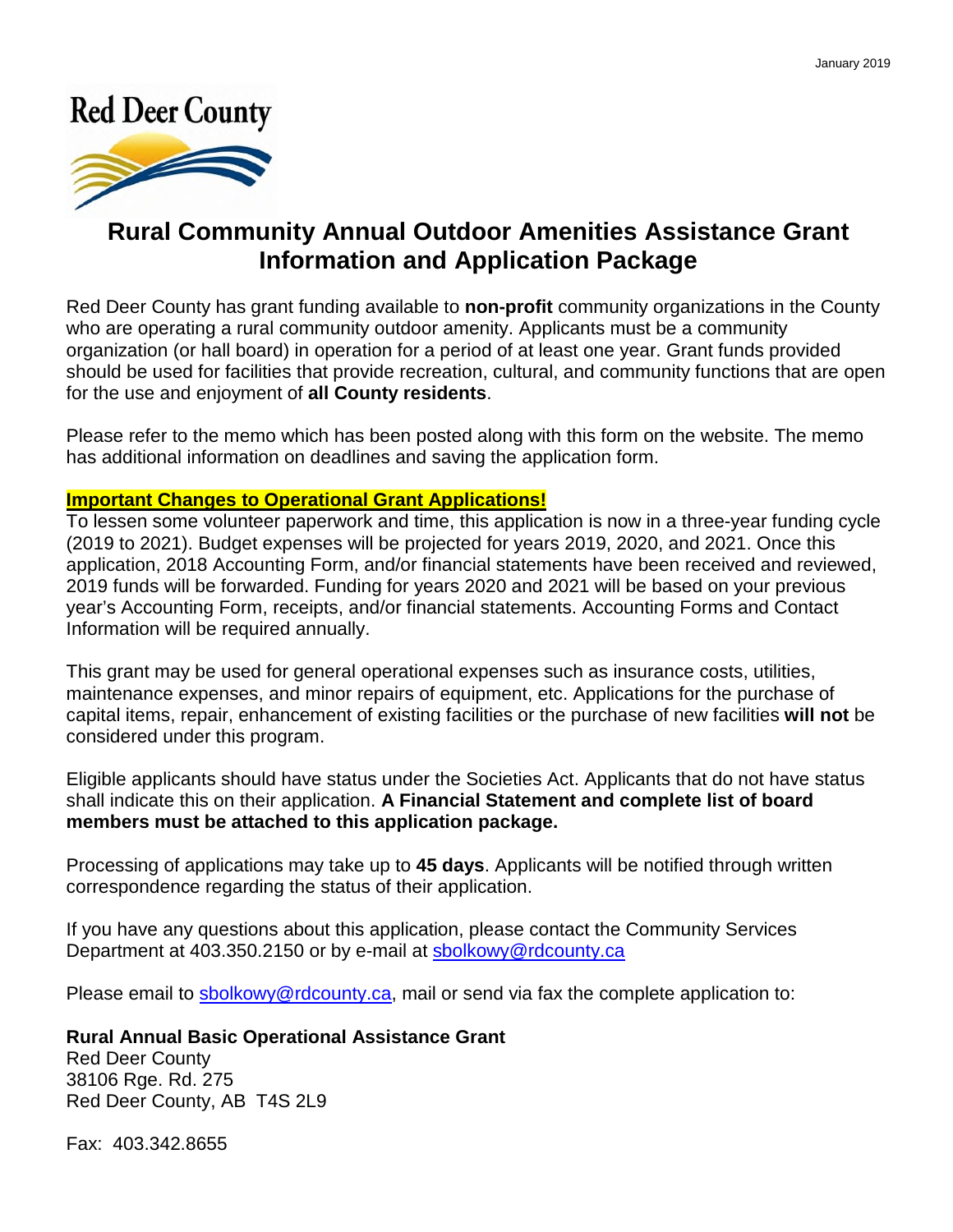### **Red Deer County**



### **Rural Community Outdoor Amenities Assistance Grant**

**Application Form** 

**DATE:**

#### **Grant Application Form**

Red Deer County's objective in creating an Application form for the **Rural Community Outdoor Amenities Grant** is to simplify and standardize the granting process. When applying for this grant, please provide the information requested below.

#### **ORGANIZATION INFORMATION**

|                 | Postal Code: ________________                                                                                                                                                                                                        |                                                                                                                 |
|-----------------|--------------------------------------------------------------------------------------------------------------------------------------------------------------------------------------------------------------------------------------|-----------------------------------------------------------------------------------------------------------------|
|                 |                                                                                                                                                                                                                                      |                                                                                                                 |
|                 |                                                                                                                                                                                                                                      |                                                                                                                 |
|                 |                                                                                                                                                                                                                                      |                                                                                                                 |
|                 |                                                                                                                                                                                                                                      | Incorporation Act Registered Under (If Applicable): Manual Action Act Registered Under (If Applicable):         |
|                 |                                                                                                                                                                                                                                      |                                                                                                                 |
| <b>FACILITY</b> |                                                                                                                                                                                                                                      |                                                                                                                 |
|                 | Name of Facility: <u>example and the set of the set of the set of the set of the set of the set of the set of the set of the set of the set of the set of the set of the set of the set of the set of the set of the set of the </u> |                                                                                                                 |
|                 |                                                                                                                                                                                                                                      |                                                                                                                 |
|                 |                                                                                                                                                                                                                                      |                                                                                                                 |
|                 |                                                                                                                                                                                                                                      | Is your facility receiving any financial assistance from other agencies, level of governments or other sources? |
| ∣∣Yes<br>∣ ∣No  |                                                                                                                                                                                                                                      |                                                                                                                 |

(If yes – please explain)